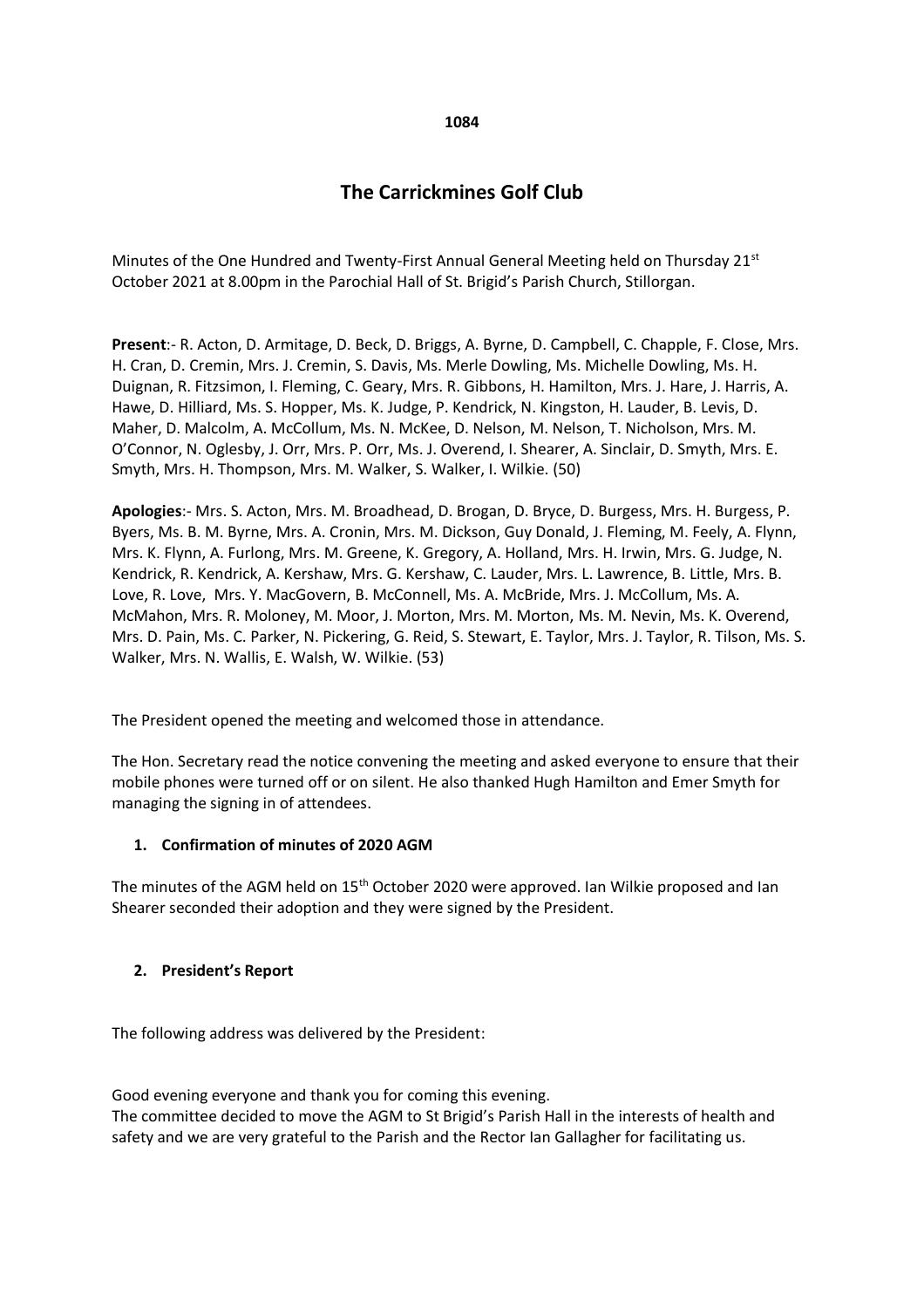At this time every year we observe a moment's silence for those members who have passed away in the last 12 months.

Please stand as we remember the following: Harvey Merchant, Nigel Martin, Richard Meates, Clive Martin, John Sharpe, John Taylor and Jean Wall-Morris.

This has been a very difficult year for members of Carrickmines Golf Club. We have had to endure the various lockdowns and the return to play protocols. Your patience and co-operation is greatly appreciated and meant we could keep Covid 19 out of the Club.

However, despite the difficulties there are many positive developments to report.

- 1. The trusteeship of the Club has been moved from Ulster Bank to the The Carrickmines Golf Club Trustee Company. The directors of the company are Tony Nicholson, Jane Cremin, Hilary Cran and Stephen Walker. The reasons for making the change are twofold.
	- (i) Ulster Bank no longer provide the service
	- (ii) We do not want individuals holding the property as trustees.
- 2. Applications for membership are strong, with the men's section more or less full. The ladies section still has vacancies, and the committee has sought to address this with the " Getting into Golf" initiative which got a very positive response and was oversubscribed.
- 3. The financial situation is very healthy.
- 4. The course is in excellent condition and certainly benefitted from the lockdowns.
- 5. During the year the new sixth and fifteenth holes were brought into play. This means we now have 10 holes and this completes the first phase of the Development Project.
- 6. During the year the awning was erected over the patio, and has proved timely with the Covid restrictions, and the fact that all the major competitions seemed to be played in rain this year.
- 7. The Dun Laoire Rathdown County Council Development Plan 2022-28 has been released and Jackson Way have been turned down in seeking to change the use of the land to the left of our opening holes from agricultural to mixed usage. Hines made an application to tweak their application for Ticknick Park, left of the fifth hole to provide extra playgrounds but this was also turned down. No date has been set for the opening of Ticknick Park. The Club has recruited Jane Doyle of Doyle Kent, an experienced planner to advise on all planning issues that may arise.
- 8. The Junior section is thriving and the standard of some of the younger players is improving dramatically. There is now a group of these playing off low single figure handicaps. Also for the first time ever the Club has a member playing off scratch. Congratulations to Shane Madeley.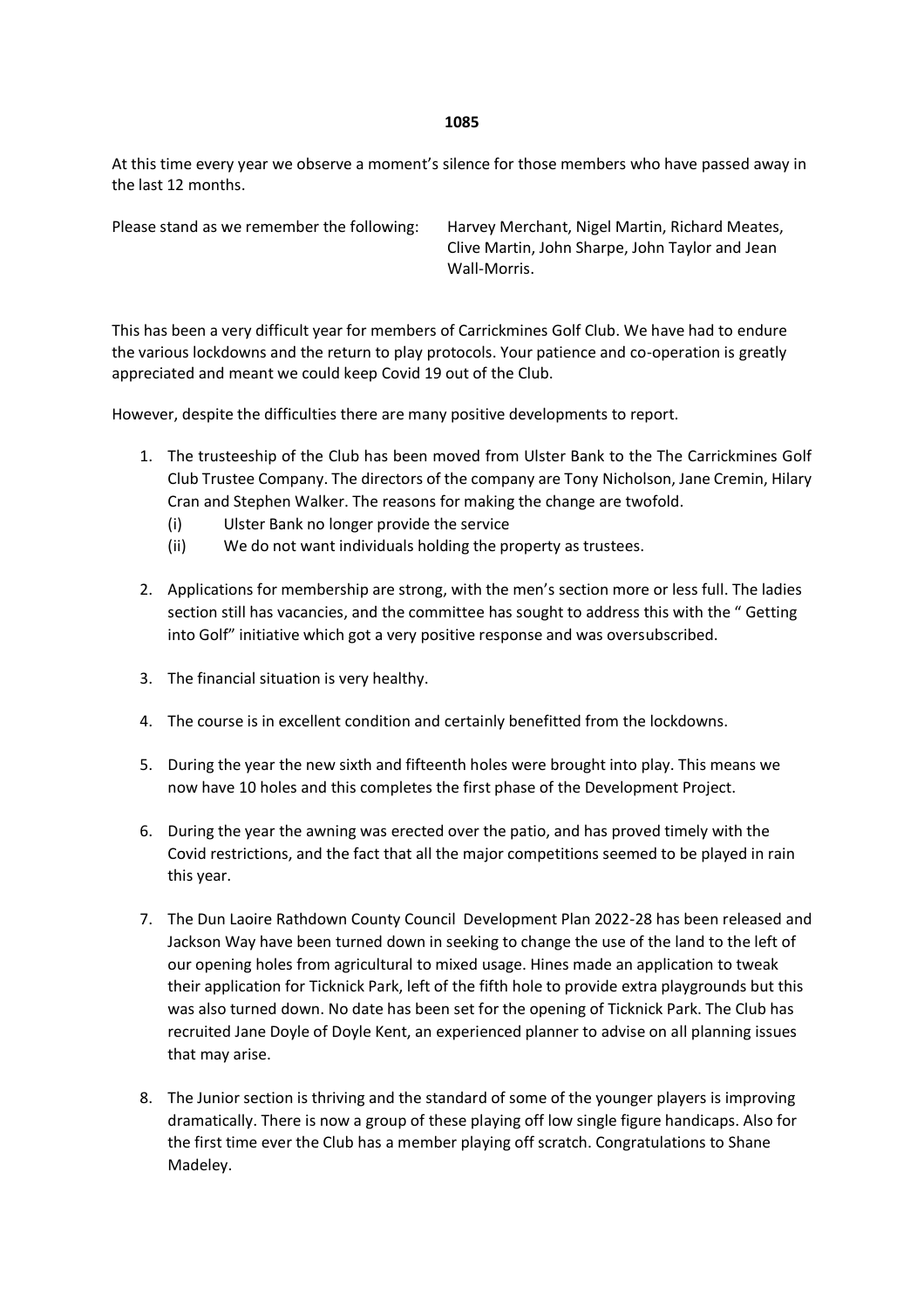There are many who deserve our thanks and appreciation. The Committee has worked hard during the year to continue to manage the Club in difficult circumstances, with meetings restricted to Zoom. Two of the Committee members carried a particularly heavy load.

Firstly, the Honorary Secretary David Hilliard who on top of the usual administrative duties had to liaise with Golf Ireland, the HSE and other bodies, interpret the guidelines provided, and oversee their implementation in the Club.

Secondly, the Honorary Treasurer who ensured that payments due were paid, which meant a very satisfactory financial outcome for the year, which will be dealt with shortly. This was achieved without having to lay off any staff during Covid, and in a year when many clubs experienced financial difficulties.

Both these Honorary Officers have willingly given a great deal of their time and talents to fulfil their roles. It is an area that needs looking at, as their duties exceed what can or should be expected from volunteers. I am delighted that both have agreed to continue for another year.

Our thanks are due to the two captains David and Meriel. They had to cope with the stop/start nature of the year. They had put the competition programme together and then had to rejig it after the lockdowns.

They managed to include most of the original programme, and also a very successful charity day, which managed to raise almost €10,000 for the Ronald McDonald House, a very worthy cause. My congratulations and thanks to both of them.

Ian Shearer , Joanne Hare and Guy Donald all played important roles in ensuring competitive golf returned as soon as possible. They also had to oversee the introduction of the new World Handicapping System, no easy task. My thanks to them.

My thanks to the Vice-President Tony Nicholson who chairs the Green Committee, which oversees the work on the course and the arrangements for play on the course. He also joined the Development Sub-committee which monitors and responds to the various issues as they arise.

John Harris steps down as Honorary Course Officer after serving a three year term on the completion of the first phase of the development . He has brought fresh thinking and energy to the role and was the Chief Operations Officer of the new holes and other innovations on the course. He has had excellent relationships with John Bryson, the STRI and the various contractors who came to work on the course. He was always considering ways of improving the course and the results of this are there for all to see.

Thank you John.

Thanks to Simon Davis and his team for completing another successful year running the Junior programme, a very important section for the future of the Club.

Emer Smyth has done excellent work as Honorary Membership Secretary again this year, providing a behind the scenes, very efficient service to the membership, and she also keeps the website up to date.

Our thanks are due to the greenkeeping staff and the house staff for the services they provide and who continued to work during the lockdowns.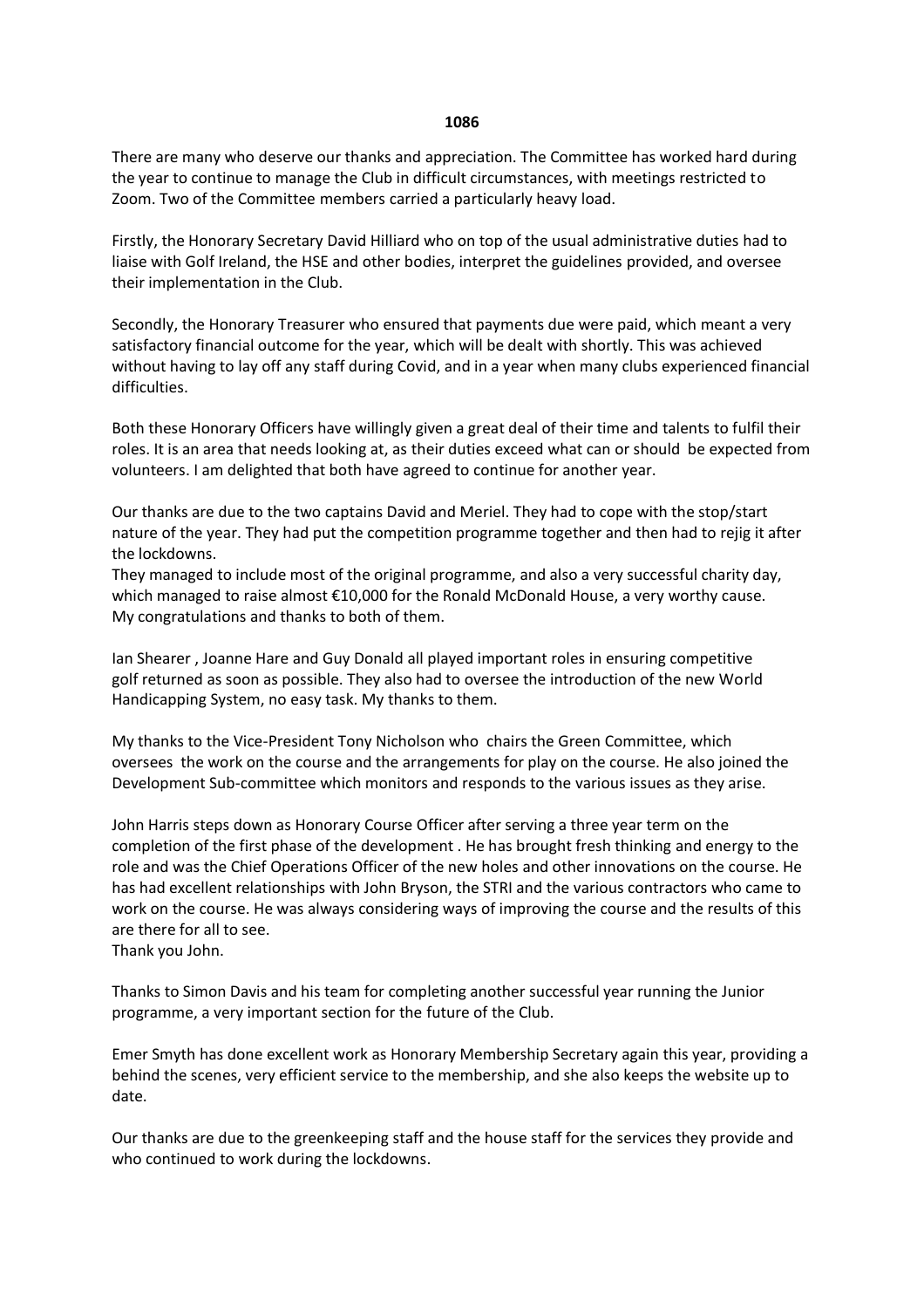As you can see there are so many people who contribute to the smooth running and enjoyment of the Club for which we are all very grateful. I hope I have not missed anyone. If I have, I apologise and "Virtue will have to be its own reward"

# **3. Honorary Treasurer's Report**

# **To receive and consider the Financial Statements for the period ending 31st December 2020.**

The Hon. Treasurer suggested that he would not comment on the details of the accounts at the meeting, as the Full Accounts and his commentary on same had been previously circulated. He asked if there were any questions and trusted that his commentary was clear to everyone. He also noted that there was one small typing error in the accounts, which has now been rectified.

There being no questions, Hugh Hamilton proposed that the Financial Statements be adopted. He congratulated the Hon. Treasurer on an excellent result for the year, bearing in mind the difficulties presented by the Covid crisis. Maurice Nelson seconded the proposal and it was approved by the meeting.

# **4. Election of President**

Jane Cremin proposed and Huntly Lauder seconded and it was resolved that Brian Levis be elected President for the coming year.

### **5. Election of Vice-President**

Brian Levis proposed and Kerri Judge seconded and it was resolved that Tony Nicholson be elected Vice-President for the coming year.

# **6. Election of Honorary Treasurer**

John Orr proposed and Richard Fitzsimon seconded and it was resolved that Don Beck be elected Honorary Treasurer for the coming year.

# **7. Election of Honorary Secretary**

Don Briggs proposed and Paul Kendrick seconded and it was resolved that David Hilliard be elected Honorary Secretary for the coming year.

# **8. Election of Captain**

David Nelson proposed and Roger Acton seconded and it was resolved that Clive Chapple be elected Captain for the coming year.

Clive said that he was honoured to be elected Captain and he hoped that he would do justice to the role. After 2 difficult years for the Club, the Captains and the Members he is hoping for a return to normal and full golf activity in the year ahead. He commented on the fact that the club is run by a group of volunteers but there is always room for new help and he encouraged anyone interested to put their name forward.

#### **1087**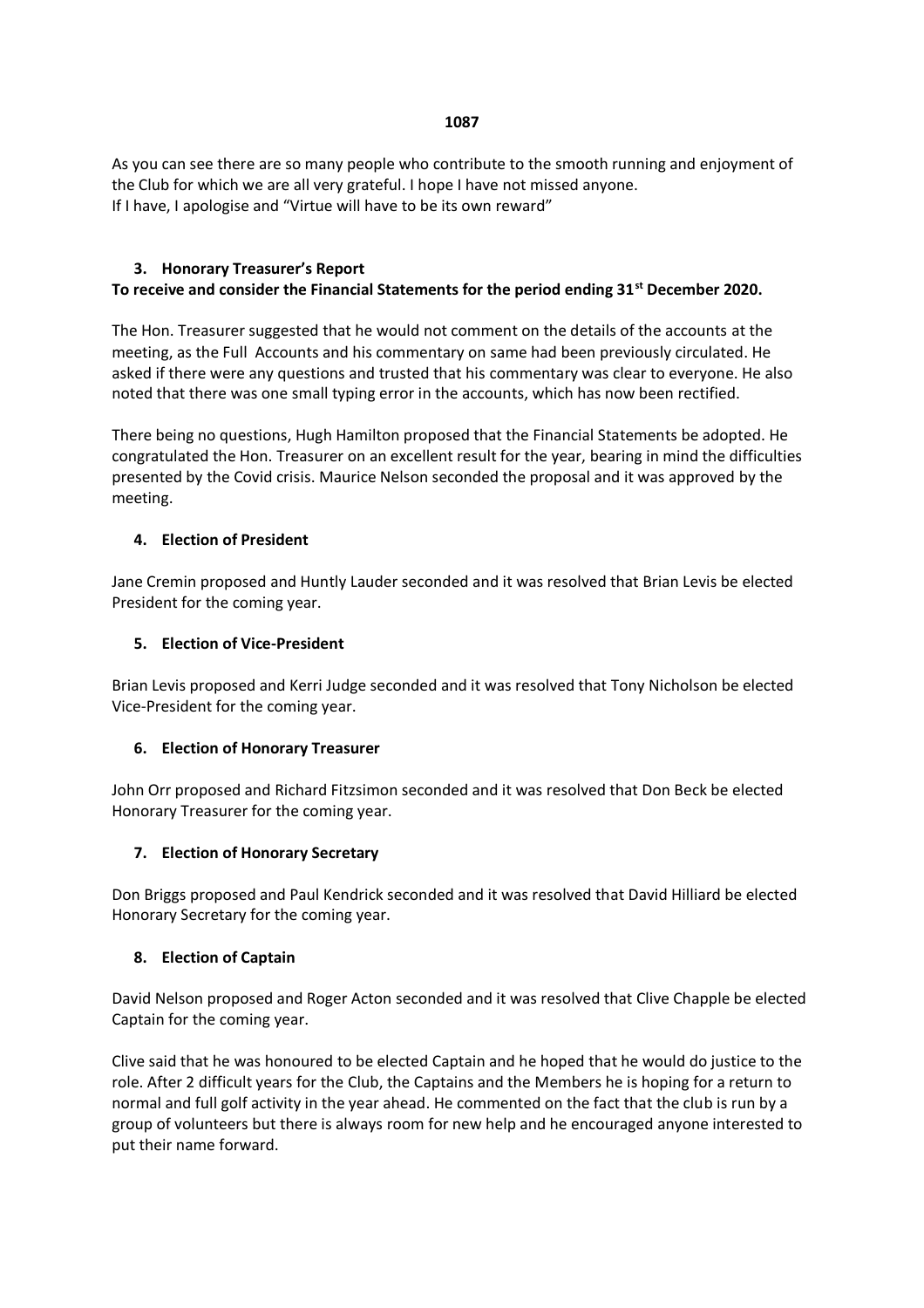Roger Acton congratulated David Nelson for negotiating his way through another very difficult year, in particular the fact that there was no golf at the beginning of his tenure. However, to his credit, he managed to rearrange the Fixture Card and complete all of the major competitions in a timely manner. He provided an excellent and enjoyable Captain's Day for all and a splendid Captains Charity Day in conjunction with the Lady Captain.

In response David thanked Roger for his comments and agreed that his Captain's Day and the Charity Day were the highlights of his year. He thanked the members for their support for the Charity Day and also Meriel Walker for her organizational talent. He had 2 major events during the year, firstly, the introduction of the World Handicapping System and, secondly, the introduction of the new 6<sup>th</sup>/7<sup>th</sup>/15<sup>th</sup> holes. He thanked John Harris and John Bryson for having these new holes open for the Captains Days. He wished Clive and Nicki an enjoyable year ahead.

# **9. Election of Vice-Captain**

Clive Chapple proposed and Don Briggs seconded and it was resolved that Alex Sinclair be elected Vice-Captain for the coming year.

# **10. Election of Lady Captain**

Meriel Walker proposed and Simon Davis seconded and it was resolved that Nicki McKee be elected Lady Captain for the coming year.

Nicki replied and thanked Meriel for her proposal and was honoured to be elected as Lady Captain. She said that she certainly had big shoes to fill in Meriel's footsteps. She considers Carrickmines to be a very special club, in particular in relation to the fact that the club is run by volunteers.

Juliet Overend praised Meriel for having a great and innovative year as Lady Captain, much as in the way that she had been a very efficient Competition Secretary. During the Covid lockdown Meriel organized the Ladies Active Challenge, 64 Ladies took part in all sorts of activities including walking, swimming, pilates, etc. in order to gain points for their team – it all became very competitive. As already mentioned she played a major role in arranging the joint Captain's Charity Day, which turned out to be a great family event and she was also the lead in promoting and helping to arrange the new patio awning, which has turned out to be a huge success.

In reply Meriel thanked Juliet for her support during the year, especially for all of her hard work in arranging the Ladies Get Into Golf Programme, which is very successful. Despite all of the Covid difficulties, she had a most enjoyable year as Lady Captain and felt that David and herself made a good team. She was delighted to see that the mixed events improved dramatically this year, with a lot more members taking part and she hopes that this will continue. She also felt that the inter club and internal matchplay competitions are now more easily accommodated with the introduction of daily timesheets. Finally she said that it had been an honour and pleasure to be the Lady Captain and wished Nicki all the best for the year ahead.

# **11. Election of Lady Vice-Captain**

Nicki McKee proposed and Juliet Overend seconded and it was resolved that Kerri Judge be elected Lady Vice-Captain for the coming year.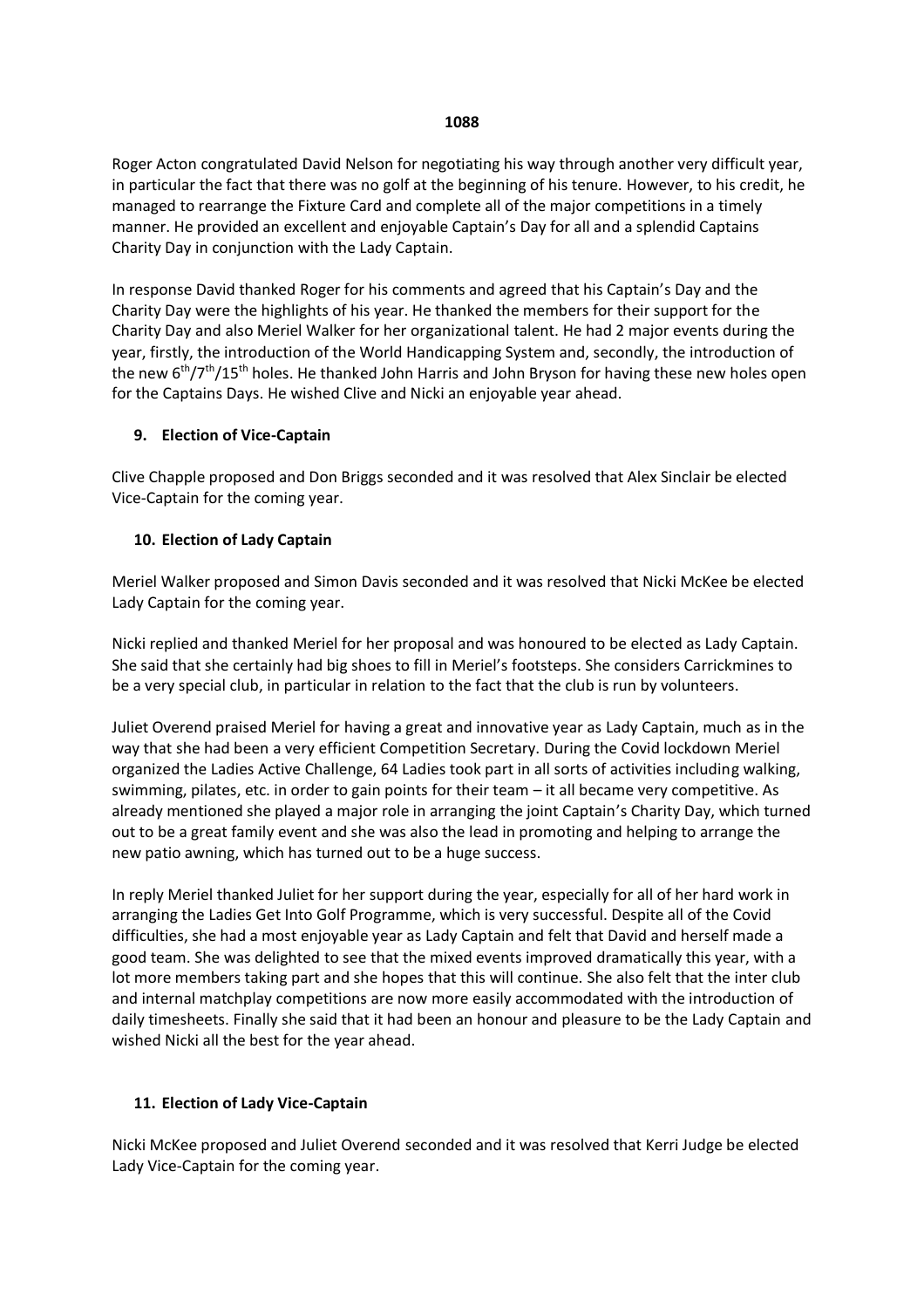# **12. Election of Committee**

John Harris proposed and Hugh Hamilton seconded and it was resolved, that in addition to the eight officers already elected, the following be elected to the committee for the coming year:

David Nelson, Meriel Walker, Dave Smyth, Alan Byrne and Aideen McMahon.

The President made the following thanks to the outgoing committee members – Roger Acton and Juliet Overend:

It is my pleasant task to thank Juliet and Roger as they come to the end of their terms on the Committee. Despite having coped with a very difficult year during their captaincy, rather than take a back seat the following year, they chose to play a full part on the Committee. Roger led the team dealing with the re-measurement of the course and the move from gender denoted tee boxes to colour denoted. This is a work in progress and he has kindly agreed to take over as Honorary Course Officer as well. Thank you Roger.

Juliet took on the "Getting into Golf" programme to address the issue of encouraging women to join the Club. This was due to run last year but had to be postponed due to Covid. This was the first time the Club has run this scheme and was met with a very positive response and was oversubscribed. Thank you Juliet.

# **13. Election of Auditors**

Don Beck proposed and John Orr seconded and it was resolved that Ormsby and Rhodes, Chartered Accountants be re-elected for the coming year.

# **14. Resolutions**

# **To consider and if thought fit make the following changes to the rules.**

Rule 10 (a) Ordinary Members (A Intermediate) change 21 years to 24 years Rule 10 (a) Ordinary Members (B Intermediate) change 21 years to 24 years.

Delete Rule 10 (c) Five Day Members and replace it with the following:

10 (c) FIVE-DAY MEMBERS

There shall be three categories of FIVE DAY MEMBERS

FIVE-DAY MEMBERS shall be age 30 or over on the  $1<sup>st</sup>$  January in the subscription year.

FIVE DAY (A INTERMEDIATE) shall be over the age of 18 years and under the age of 24 years on the 1<sup>st</sup> January in the subscription year.

FIVE DAY (B INTERMEDIATE) shall be over the age of 24 years and under the age of 30 years on the 1<sup>st</sup> January in the subscription year.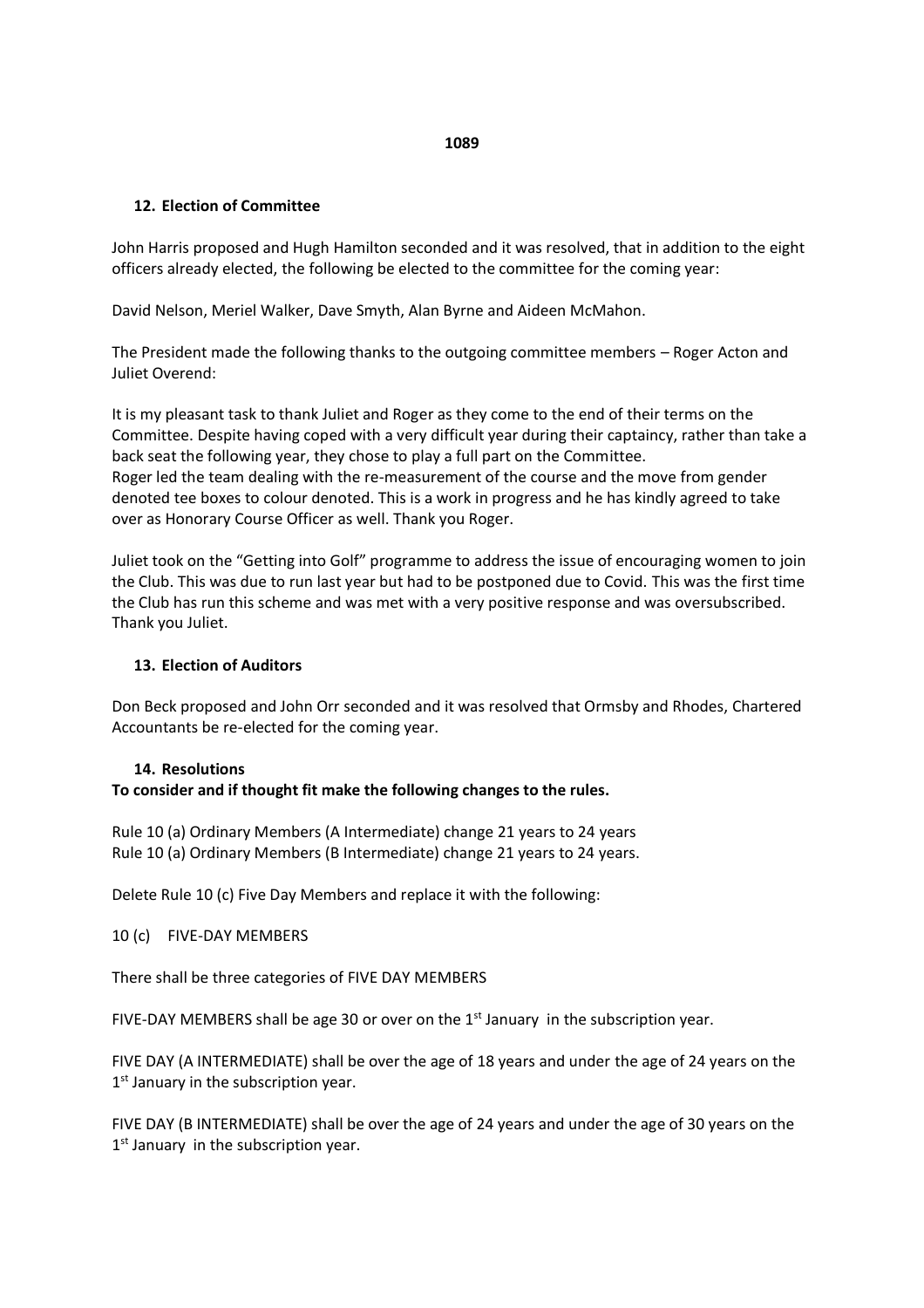FIVE DAY MEMBERS are permitted the use of the Course and Clubhouse on Mondays, Tuesdays, Thursdays, Fridays and at a time on Sundays at the discretion of the Committee. Ordinary Members (Intermediate) who had previously been Junior members may elect to transfer to this category at the discretion of the Committee subject to available vacancies.

The Hon. Secretary explained to the meeting the reasoning behind the rule changes, there being no questions arising the Hon. Secretary proposed, Emer Smyth seconded and the meeting approved their adoption.

### 15. Any Other Business

Alan McCollum thanked the committee and all of the officers for their work during a difficult year. In particular he mentioned the introduction of the new holes, the strong financial position, the new terrace awning and the fact that the club has embraced new technology.

Heather Thompson asked if there was likely to be a subscription increase for next year. The Hon. Treasurer replied that he is proposing a marginal increase in order to keep up with the increasing costs of services and materials. He also explained that it is necessary to continue to build a reserve fund with a view to offsetting some of the inevitable costs that will be incurred in the future in relation to protecting our boundaries.

Helene Duignan mentioned the fact that cigarette butts are becoming prevalent around the course and on the terrace. She asked if efforts could be made to halt this practice of butt disposal.

Igor Fleming commented that he understood and agreed with the use of technology for timesheets but wondered if it would be possible to reintroduce some "draws" into the fixture list. The President replied that there is a Men's Committee Meeting shortly and that this is an item on the agenda.

Paul Kendrick asked the Hon. Treasurer on the current position of unpaid subscriptions. He replied that all subscriptions were paid this year by June/July except for a few due by elderly Pavilion Members. He also took the opportunity to thank those members who paid their subscriptions before the start of the New Year. This makes a huge difference to the cash flow position, it is important and he would be grateful if this trend could continue.

Simon Davis thanked the committee and the members for their support of the Junior Section, in particular he thanked Clive Chapple and Nicki McKee for their liaison work with him this year. The juniors are still going strong and he was delighted to see a resurgence of interest from girls during the year.

Denis Cremin said that it seemed that the general reports of the meeting indicated an increase in new membership in all categories. He asked if the names of new members could be published so that existing members could be made aware of them. This will be done and the committee will decide how best to publish the names.